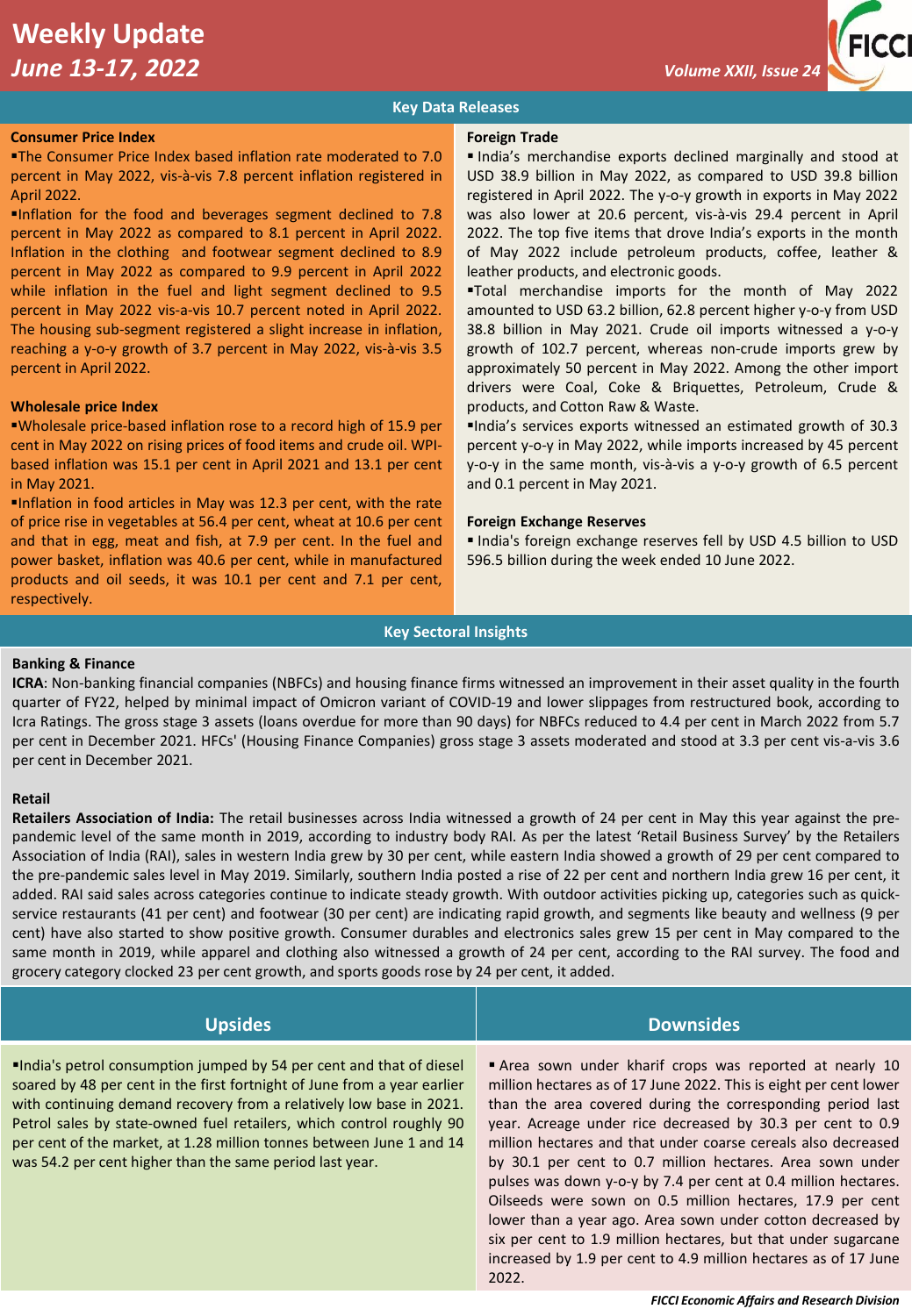# **Weekly Update**  *June 13-17, 2022*



**The first instalment of advance tax collection for both corporate and** personal income tax has recorded impressive gains. While growth in corporate tax was around 46 per, personal income tax gains surged over 52 per cent. The collection through corporate tax was around ₹26,800 crore, while personal income tax totaled up to around ₹15,800 crore.

▪India has witnessed the sharpest rise among the Asian economies, with a six-position jump from 43rd to 37th rank on the annual World Competitiveness Index compiled by the Institute for Management Development, largely due to gains in economic performance. Denmark has moved to the top of the 63-nation list from the third position last year, while Switzerland slipped from the top ranking to the second position and Singapore regained the third spot from fifth.

**The gross loan portfolio (GLP) of the microfinance sector in India** rose by 10 per cent to Rs 2.85 trillion as on March 31, 2022 from Rs 2.59 trillion a year ago. Sequentially, the GLP rose by a little more than 11 per cent, from Rs 2.56 trillion on December 31, 2021, according to data by Microfinance Institutions Network (MFIN).

▪The country's mineral production rose by 7.8 per cent in April 2022 over the same month a year ago. The index of mineral production of mining and quarrying sector for the month stood at 116, which was 7.8 per cent higher as compared to the level in April last year. As per the provisional figures of the Indian Bureau of Mines (IBM), production level of important minerals in April includes coal at 665 lakh tonnes, lignite 40 lakh tonnes, natural gas (utilised) 2,748 million cubic metre, petroleum (crude) 25 lakh tonnes and bauxite 2,054 thousand tonnes.

▪MSME credit demand from non-metro cities in March 2022 was back to pre-Covid levels vis-a-vis the marginal lag recorded in metro cities, according to a study launched by digital MSME lender NeoGrowth. In terms of segments, non-discretionary demandoriented businesses such as petrol pumps, infrastructure, and auto had recovered faster than consumer-facing and discretionary demand-oriented businesses.

▪India witnessed net foreign investment inflows of USD 870 million in April 2022, as against net outflows of USD 2.5 million in the preceding month. Net inflows of foreign direct investment (FDI) rose to USD 5 billion from USD 2.7 billion in March 2022. Net outflows of foreign portfolio investment (FPI) moderated to USD 4.2 billion from USD 5.3 billion in March 2022.

▪ India commissioned 15.4 GW of renewable power generation capacity in 2021, according to REN21's Renewables 2022 Global Status Report (GSR 2022). With this, the country ranked third globally following China (136 GW) and the US (43 GW). According to the report, India added 843 MW of hydropower capacity in 2021, raising the total capacity to 45.3 GW. A total of 13 GW solar capacity was added during the year. With this, the total solar installations in the country rose to 60.4 GW. India's wind installations stood at 40.1 GW. The country ranked third globally in wind installations and fourth in solar installations during the year.

# **Upsides Downsides**

■ Ratings agency Icra revised its outlook on the domestic steel to stable from positive, mainly on the account mounting input cost amid low steel rates. After two back-to-back years of earnings surge, the steel companies are now staring at a significant decline in earnings over the next 12 months as the industry faces multiple headwinds emanating from trade barriers from export duty on finished steel, unprecedented coal/energy cost pressures, and muted domestic demand growth so far.

■A sharp rise in commodity prices has taken a toll on the construction of highways. In the first two months of the current fiscal, the pace of highway construction stood at just 21 km a day, compared to 24 km a day recorded in the same period last fiscal, and 29 km per day achieved in the whole of FY22. The current year's pace, however, is higher than that recorded in the pandemic-hit first two months of 2020.

▪Jet fuel prices were hiked by the steepest ever 16 per cent to catapult rates to an all-time high in step with hardening international oil rates. The price of aviation turbine fuel (ATF) has been increased by Rs 19,757.13 per kilolitre, or 16.26 per cent, to Rs 1,41,232.87 per kl (Rs 141.2 per litre) in the national capital, according to a price notification of stateowned fuel retailers. The hike, which comes on the back of a marginal 1.3 per cent (Rs 1,563.97 per kl) cut in rate earlier this month, takes jet fuel prices to record high across the country. With jet fuel making up for almost 40 per cent of the operating cost of an airline, the increase in prices will result in a rise in the cost of flying and possibly translate into higher fares.

▪Hit by high imported coal prices and lower steel demand, Indian sponge iron mills are either closing for annual maintenance or operating at lower capacities by cutting back production by 20–50 per cent across prime hubs of Chattisgarh and Odisha. Some mills in Karnataka have already shut shop because of unremunerative operating costs.

▪OPEC+ produced 2.695 million barrels per day (mbpd) below target in May 2022. This was due to production problems at several members and as Russia faced sanctions. This adds to global supply concerns. Russia's output rose to 9.273 mbpd in May 2022 from 9.159 mbpd in April 2022. OPEC+ faces challenges in June 2022 output levels due to a new blockade of Libyan crude oil facilities.